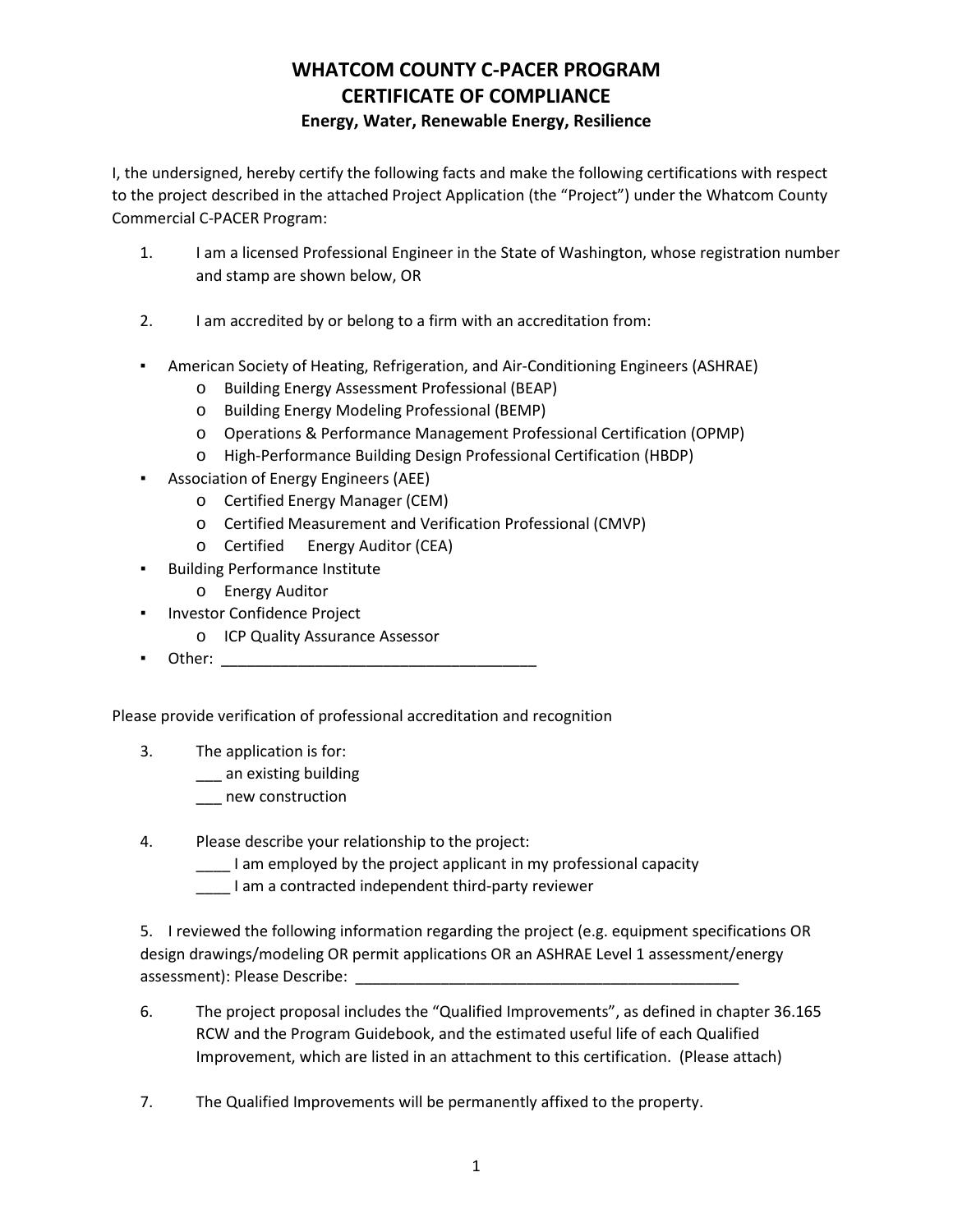# **WHATCOM COUNTY C-PACER PROGRAM CERTIFICATE OF COMPLIANCE**

**Energy, Water, Renewable Energy, Resilience**

#### **IF FOR AN EXISTING BUILDING (check those that apply):**

### **I CERTIFY:**

- The proposed Qualified Improvements will result in more efficient use or conservation of energy or water, the reduction of greenhouse gas emissions, or the addition of renewable sources of energy or water.
- The Qualified Improvements will result in improved resilience, which may include, without limitation, seismic resilience, flood mitigation, stormwater management, wildfire and wind resistance, energy storage, and microgrids. If other, specify:\_\_\_\_\_\_\_\_\_\_\_\_\_\_\_\_\_\_\_\_\_\_\_\_\_\_\_\_\_\_\_\_\_\_\_\_

### **IF FOR NEW CONSTRUCTION (check those that apply):**

#### **I CERTIFY:**

- \_\_\_\_ Each proposed Qualified Improvement will enable the subject property to exceed the energy efficiency or water efficiency or renewable energy code requirements
- \_\_\_\_ The building as a whole, as a result of the Qualified Improvements, performs above or exceeds applicable building energy and/or water codes
- The proposed resiliency Qualified Improvements will enable the subject property to exceed the resiliency code requirements.

Signature: \_\_\_\_\_\_\_\_\_\_\_\_\_\_\_\_\_\_\_\_\_\_\_\_\_\_\_\_\_\_\_\_\_\_\_\_\_

#### **NAME:**

Business name: